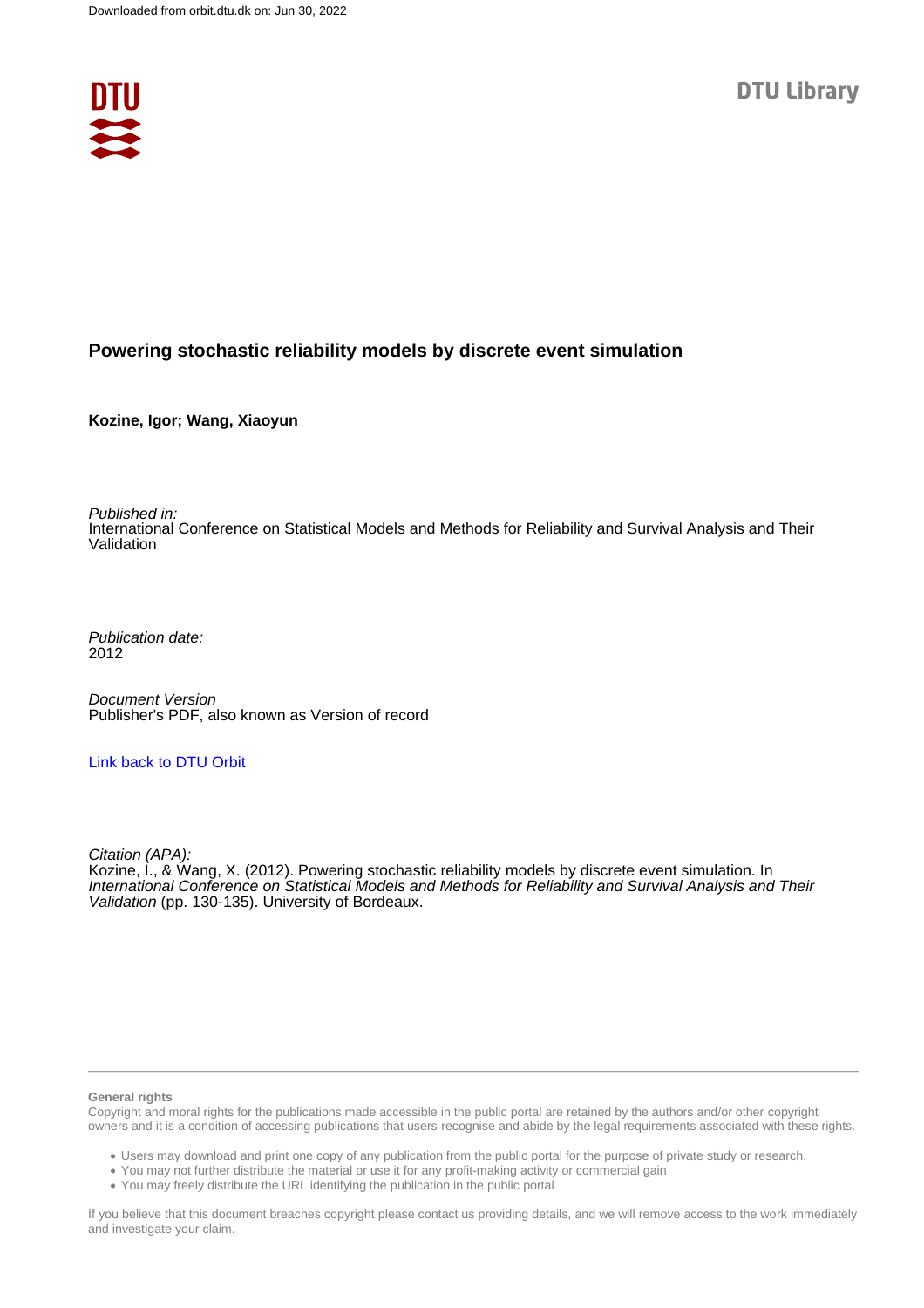

### *International Conference*

*On*

# *Statistical Models and Methods for Reliability and Survival Analysis and Their Validation*

4-6 July 2012, Bordeaux, France

University of Bordeaux

Mathematical Institute of Bordeaux













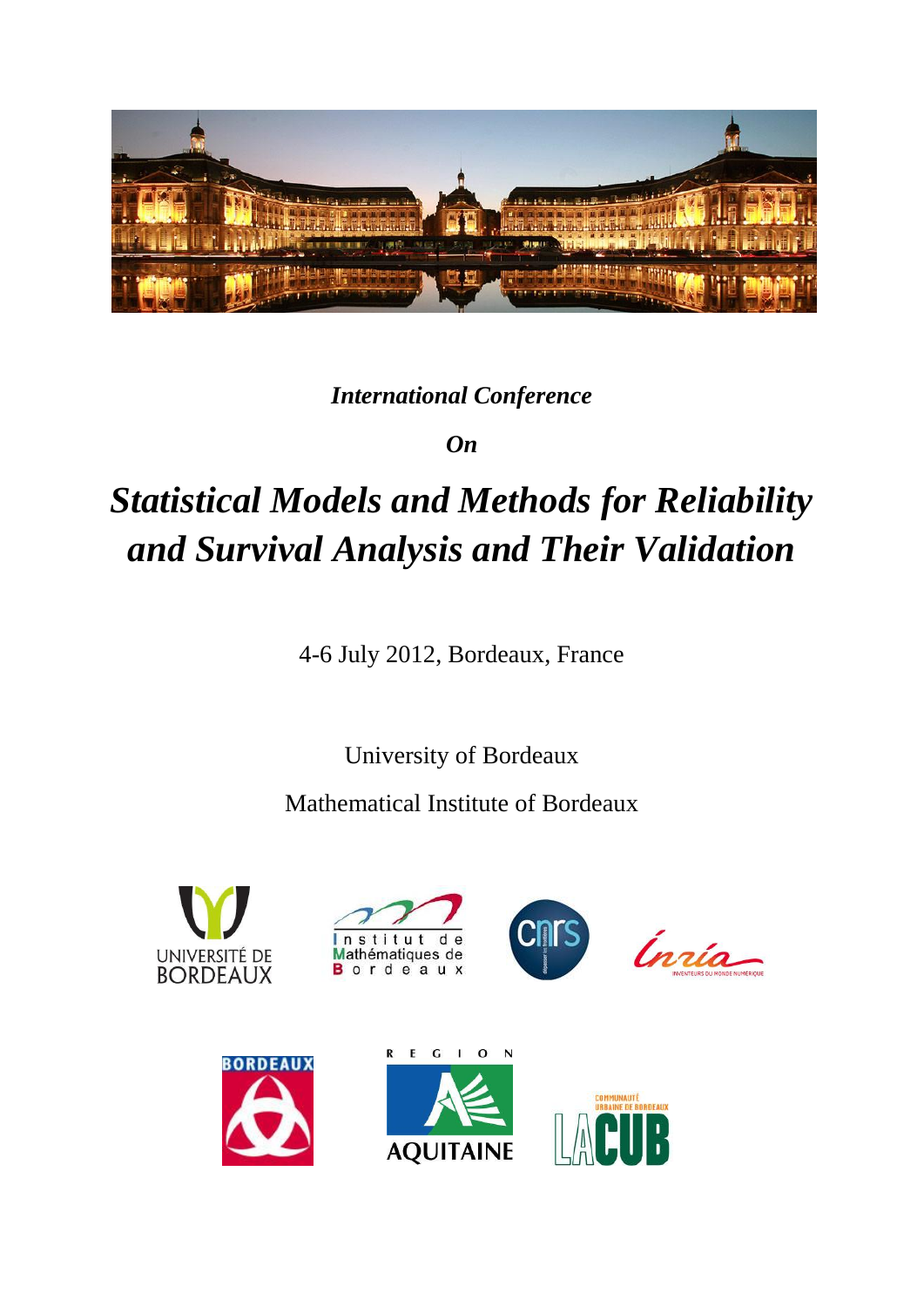## *Powering stochastic reliability models by discrete event simulation*

Igor Kozine

Department of Management Engineering Technical University of Denmark Kgs. Lyngby, Denmark igko@dtu.dk

*Abstract***-Markov reliability models are widely practiced tools for the analysis of repairable systems. Nevertheless, the assumptions of the Markov model may appear too restrictive to adequately model a real system and the explosion in the number of states as the size of the system increases may make it difficult to find a solution to the problem. The power of modern computers and recent developments in discrete-event simulation (DES) software enable to diminish some of the drawbacks of stochastic models. In this paper we describe the insights we have gained based on using both Markov and DES models for simple systems. By contrasting the results of the two models we illuminate their advantages and disadvantages as well as we conclude that it is a good way of model validation.**

#### *Keywords-Markov reliability model, discrete event simulation*

#### I. INTRODUCTION

Assessing the reliability of systems which are subject to certain inspection-repair-replacement policies is a complex task. At any instant in time the system can be in one of many possible states. The number of distinguished states depends on the number and function of the system equipment. To be able to model such a system and predict its reliability, the deterioration law of the system is usually assumed to be Markovian; that is, the future course of the system depends only on its state at present time and not on its past history. Given this assumption and that each component has approximately an exponential failure law and the reliability of it is fully restored after repair, the complete system can be described approximately by a Markov process. The models of this type are widely practiced by reliability analysts and, generally, they are regarded powerful tools in reliability, maintainability and safety engineering and commonly used to study the dependability of complex systems. The advantage of the Markov process is that it describes both the failure of an item and its subsequent repair and/or preventive maintenance and periodic testing. The Markov process can easily describe degraded states of operation, where the item has either partially failed or is in a degraded state where some functions are performed while other are not. (Markov models are extensively described in the literature, see, for example, [\[1\]\)](#page-6-0)

All in all, a Markov model is a well-established and widely used method to solve stochastic event problems and is perhaps the most practiced analytical model of repairable systems and

Xiaoyun Wang Department of Mathematics and Physics Tsinghua University Beijing, P.R.China

its appeal is in being able to derive reliability measures through analytical calculations. Nevertheless, as it often is, analytical solutions for complex systems are often based on assumptions the influence of which on the results may be underestimated and not well understood. For example, the Markovian property, which is the memoryless property of a stochastic process, cannot be regarded adequate in many reliability applications and should be employed consciously. Or one more point to think over: for the sake of mathematical convenience one often has to accept the governance of time between failures and repair times by exponential distributions, while available failure data may not strongly support such choice. It is clear that in this case the computed values may deviate significantly from the true probabilistic measures.

The usually stressed major drawback of the Markov method is the explosion in the number of states as the size of the system increases. The resulting diagrams for relatively complex systems are generally extremely large and complicated, difficult to construct and computationally extensive [\[2\].](#page-6-1)

However, the rapid increase in computer power and the associated development of easy-to-use modelling tools promote the use of computer modelling and simulation as a standard tool for reliability and risk practitioner. Discrete Event Simulation (DES) models appear a competitive alternative to the conventional reliability analysis models and systems analysis methods [\[3\]](#page-6-2)[-\[5\].](#page-6-3) Systems subjected to certain inspection-repair-replacement policies can also be modelled in DES environments. This way, the analyst is not confined to any specific assumptions that she is not confident to. For example, the assumptions of the Markov model can easily be discarded and a more adequate solution can be implemented. DES models give a great deal of flexibility when striving for adequate system presentation and, if properly developed, they become an effective system reliability analysis tool, in particular, for systems operated under certain inspection-repairreplacement policies.

In this paper we compare the Markov model and DES modeling approach in terms of the results they produce for different state probabilities. To do so, we have chosen a rather simple set of examples.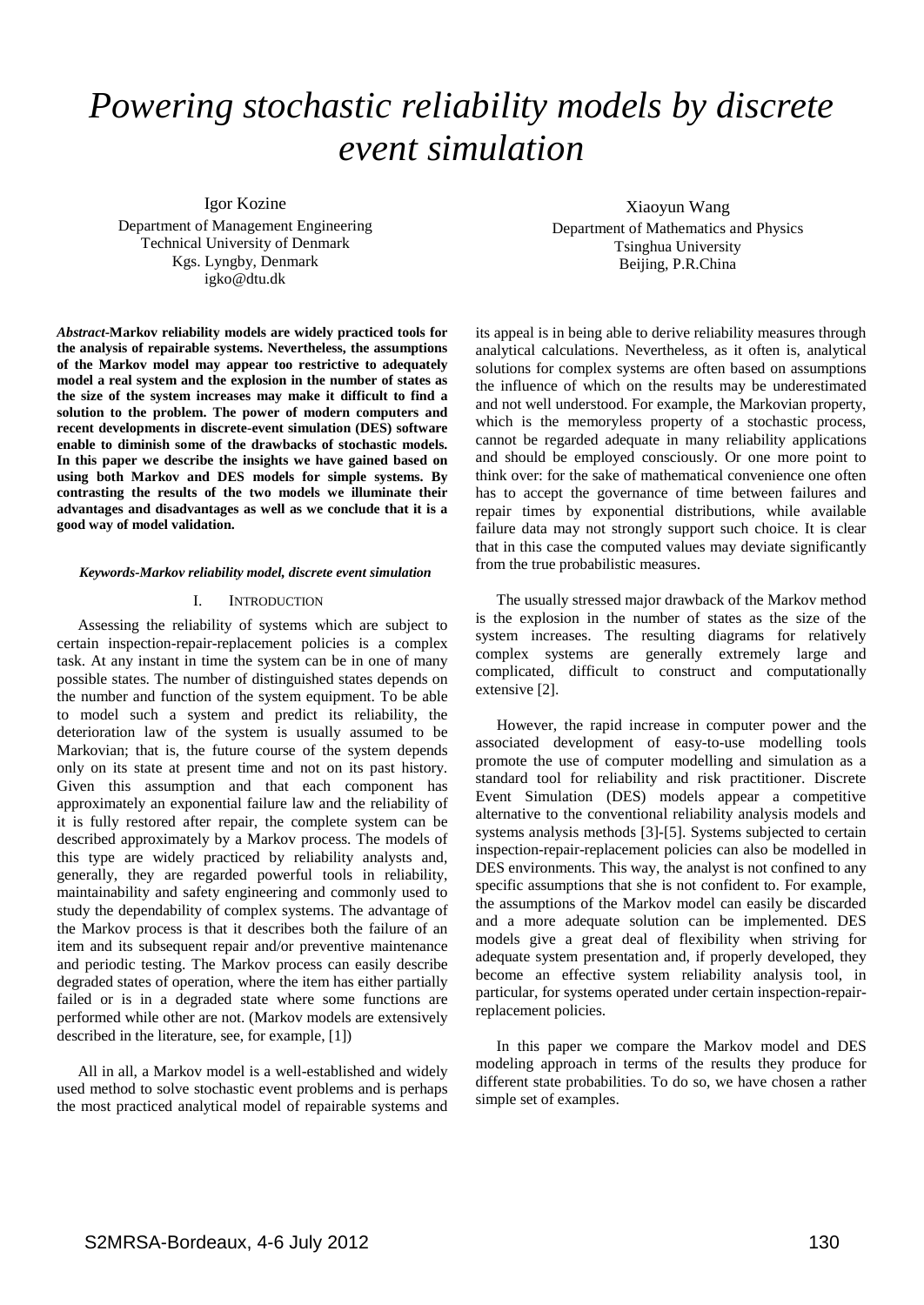#### II. EXAMPLE: POWER SUPPLY SYSTEM

Consider a simple power supply system the layout of which is shown in [Figure 1](#page-3-0) [\[7\]](#page-7-0) to see what kind of insights one can get by having a DES model. In case of normal operation all busbars are fed from the grid. If power supply from the grid fails, the main busbar and the emergency busbar are disconnected. The diesel generator starts and is switched to the emergency busbar. The following system states can be defined:

State 1: Grid is in operation (A) - Diesel generator is available (B)

State 2: Grid has failed and is under repair  $(A)$  - Diesel generator is in operation (B)

State 3: Grid has failed and is under repair (A) - Diesel generator has failed and is under repair  $(\underline{B})$ 

State 4: Grid has been restored (A) - Diesel generator is under

```
repair (B)
```


Figure 1. System layout of the power supply system

<span id="page-3-0"></span>The corresponding state diagram is depicted in [Figure 2.](#page-3-1) Special attention is called for the failure-to-start probability, *Q*B, of the emergency diesel generator.

In state 1 both busbars are fed from the grid. The diesel generator is available but does not run. In state 2 power supply from grid is not available but the diesel generator has started and is in operation. In state 3 power supply from both the grid and the diesel generator is not available. The unavailability of the diesel generator can be a result of either a failure to start or a failure to run after a successful start. Two repair teams are at disposal to restore the subsystems concurrently in case they both fail. In state 4 power supply from the grid is restored, however the diesel generator is still under repair.

#### III. MARKOV MODEL OF THE POWER SUPPLY SYSTEM

Assume that the failure and repair rates of the grid and diesel generator are constant, so the transition rates between the different systems states are homogeneous, which means that the failure process as well as the repair process is exponentially distributed. Then by constructing a transition matrix, we can

get for each state steady-state solutions which are attained after having the system run for a long enough period of time.



Figure 2. State diagram of the power supply system

<span id="page-3-1"></span>Let  $\lambda_A$  and  $\lambda_B$  be the failure rates for the grid and diesel generator, respectively, while  $\mu_A$  and  $\mu_B$  be their repair rates. The probability of failure to start the diesel generator is denoted by  $Q_B$ . The transitions from state to state are shown in [Figure 2,](#page-3-1) from which we can construct the transition matrix of the system and write Kolmogorov equations for computing the state probabilities  $P_1$ ,  $P_2$ ,  $P_3$ , and  $P_4$ :

$$
\begin{bmatrix}\n\frac{dP_1}{dt} \\
\frac{dP_2}{dt} \\
\frac{dP_3}{dt} \\
\frac{dP_4}{dt}\n\end{bmatrix} = \begin{bmatrix}\n-Q_B \lambda_A - (1 - Q_B) \lambda_A & \mu_A & 0 & \mu_B \\
(1 - Q_B) \lambda_A & -\lambda_B - \mu_A & \mu_B & 0 \\
Q_B \lambda_A & \lambda_B & -\mu_A - \mu_B & \lambda_A \\
0 & 0 & \mu_A & -\lambda_A - \mu_B\n\end{bmatrix} \cdot \begin{bmatrix}\nP_1 \\
P_2 \\
P_3 \\
P_4\n\end{bmatrix}
$$

It must also hold that

$$
P_1 + P_2 + P_3 + P_4 = 1.
$$

For the steady-states, all derivatives  $\frac{dP_i}{dt}$  are equalized to zero and, by doing this, the above system of equations becomes the system of algebraic equations that are rather easy to solve. With the help of MATLAB the following formulas were derived:

$$
P_1 = \frac{\mu_A \mu_B^2 + \mu_A^2 \mu_B + \lambda_A \mu_A \mu_B + \lambda_B \mu_A \mu_B}{A + B},
$$
 (1)

$$
P_2 = \frac{\lambda_A \mu_B^2 + \lambda_A^2 \mu_B + \lambda_A \mu_A \mu_B - \lambda_A \mu_A \mu_B Q_B}{A + B},
$$
 (2)

$$
P_3 = \frac{\lambda_A^2 \lambda_B + \lambda_A \lambda_B \mu_B + \lambda_A^2 \mu_A Q_B + \lambda_A \mu_A \mu_B Q_B}{A + B}, \quad (3)
$$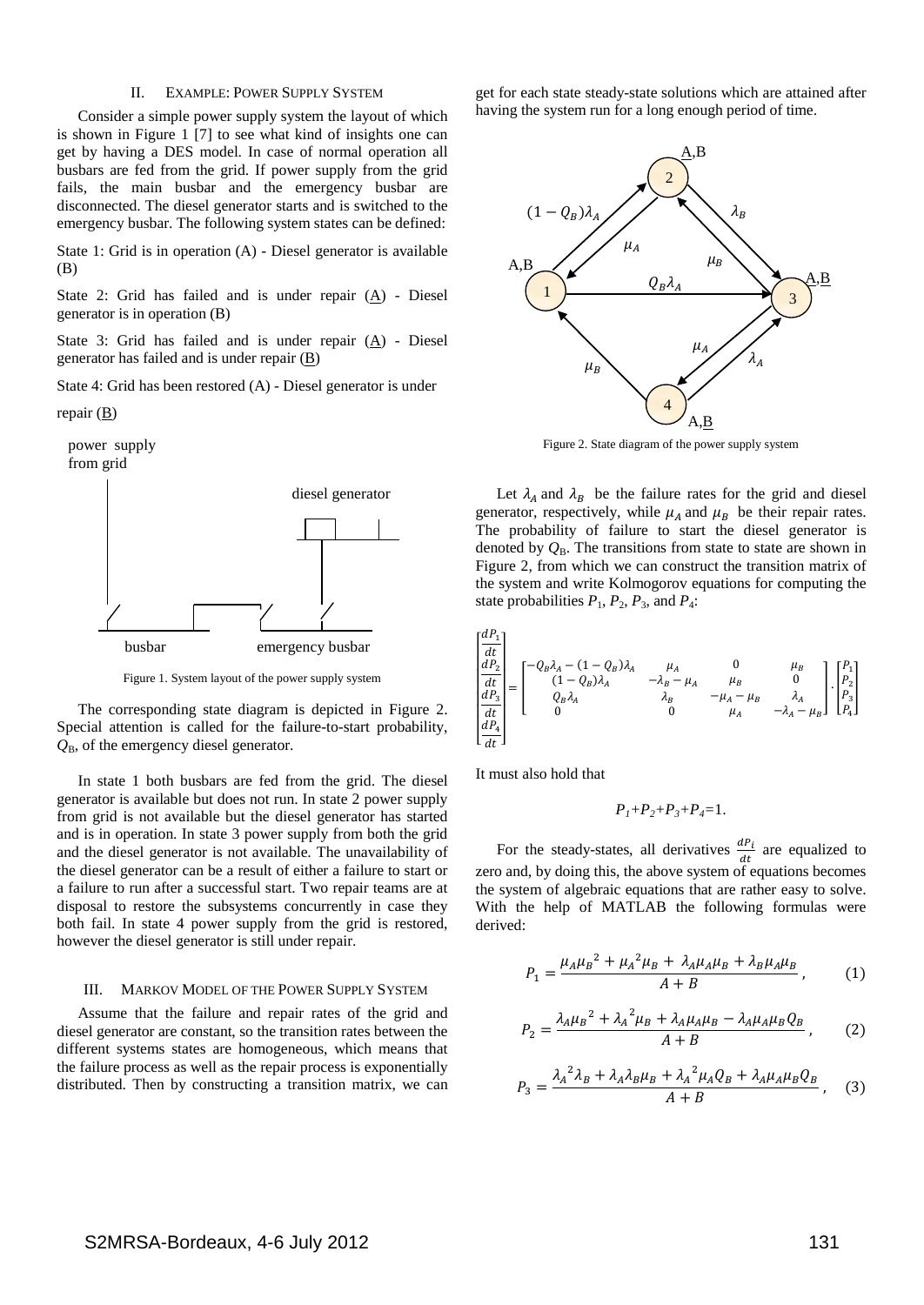$$
P_4 = \frac{\lambda_A Q_B \mu_A^2 + \lambda_A \lambda_B \mu_A}{A + B} \tag{4}
$$

where

$$
A = Q_B \lambda_A^2 \mu_A + \lambda_A^2 \mu_B + \lambda_B \lambda_A^2 + Q_B \lambda_A \mu_A^2 + 2\lambda_A \mu_A \mu_B
$$

$$
B = \lambda_B \lambda_A \mu_A + \lambda_A \mu_B^2 + \lambda_B \lambda_A \mu_B + \mu_A^2 \mu_B + \mu_A \mu_B^2 + \lambda_B \mu_A \mu_B
$$

It should be noted that formula (3) is different from that given in [\[7\],](#page-7-0) as we did not neglect any terms, while the other

formulas for state probabilities  $P_2$ ,  $P_3$ , and  $P_4$  were not provided at all in any form in [\[7\].](#page-7-0)

#### IV. DES MODEL OF THE POWER SUPPLY

The appeal of models developed in a DES environment is that their logic follows the natural way the modelled system behaves. For example, the model of the power supply system works as follows. (See the logic of the model on the diagram given in [Figure 3.](#page-4-0) This figure is a screen shot of the model buiolt in Arena.)



Figure 3. The diagram of the DES model of the power supply system as it appears in the Arena model window

<span id="page-4-0"></span>At the instatnt of start running the model an entity is created in the "Create\_A Failure" modul and sent further to the model. In the following modul, a time to failure governed by a specified probability distribution is generated and the entity is held in the "A\_Wait TTF" modul for the the generated time. Then it moves to the Assign module, where the state of A is changed from "active" to "failure" and time to repair is generated according to a predefined probability distribution. Next, in the IF module it is checked whether the diesel generator, B, is in standby. If it is, then in the following IF module it is verified whether B fails to start. If it is, then from the following Separate module two entities are sent to the corresponding modules mimicking the repair of A and B. This is done in the modules "A\_Under Repair" and "B\_Under Repair" that simply delay the move of the entities for the specified times to repair of the both subsystems. The reader can further follow the logic and behaviour of the model on the diagram [Figure 3.](#page-4-0) The model is run for a predefined period of time mimicking the system operation for thouzands of years. While the model is running, the times spent in the different states are accumulated and when the model run ends, the

accumulated times are divided by the simulation time providing the state probabilities as an output.

The DES model of the power supply system was validated by comparing the values of the state probabilities obtained by simulation with those computed by formulas  $(1) - (4)$ . A very high precision agreement was observed for the simulated and computed results. In this way, confidence to formulas  $(1) - (4)$ becomes higher as well. The two-way validation can be of utmost importance for the reliability analyst even for a simple system like that shown in Figure 2.

For example, let us take state probability  $P_3$  as it is given in [\[7\]:](#page-7-0)

$$
P_3 \approx \frac{\lambda_A \times \lambda_B + \lambda_A \times \mu_A \times Q_B}{\mu_A(\mu_A + \mu_B)} \tag{5}
$$

It may be not straightforward and easy to come to the conclusion that formula (5) is an approximation of (3). As well as it may be not obvious that (3) is correct. By running the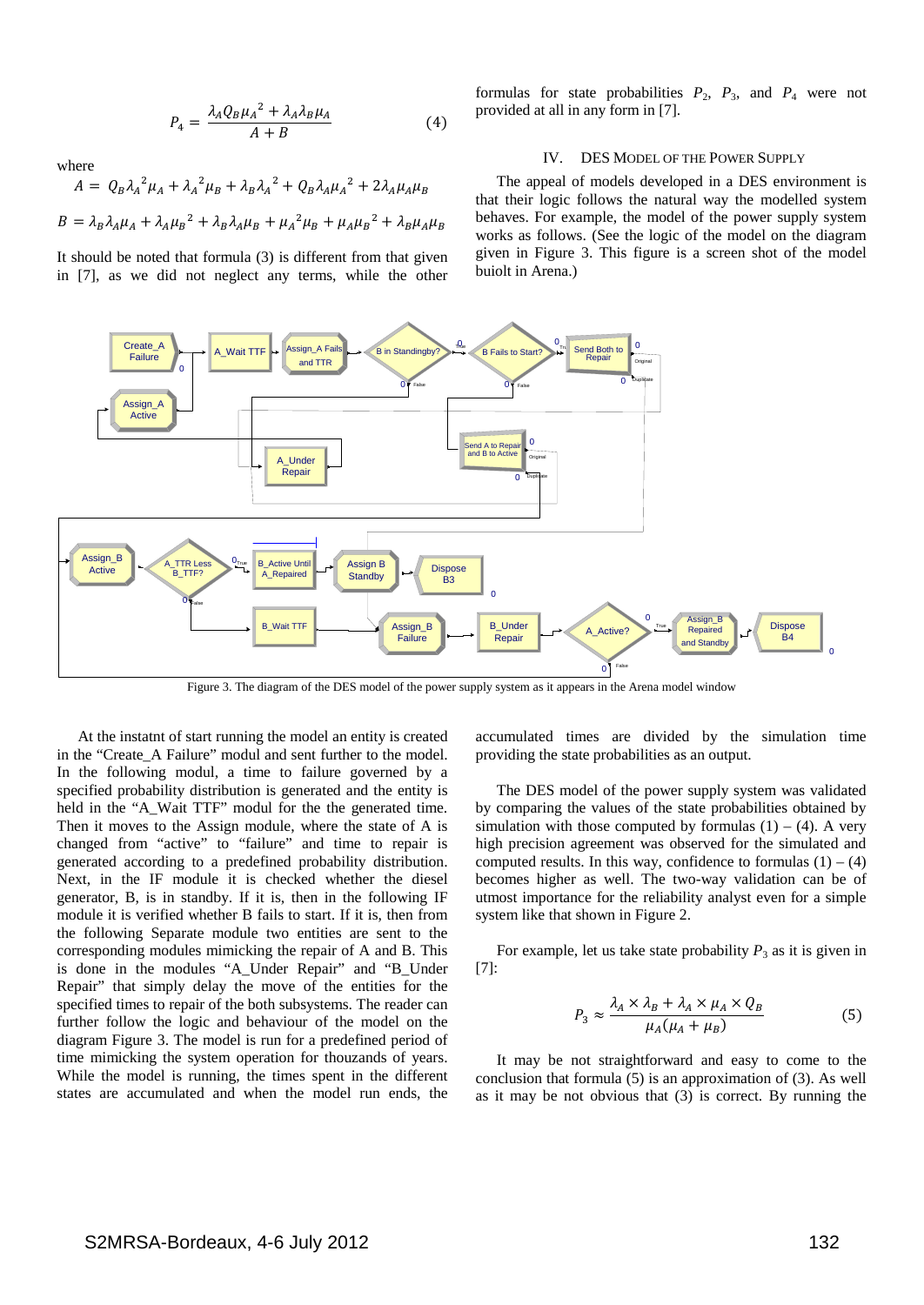simulation model exemplified in Figure 3 and comparing the results with those analytically computed the confidence to the both becomes definitely higher.

Another important point in support to mutual benefit for both Markov and DES model is a sensitivity or robustness analysis that can be rather easily conducted by DES. As soon as a DES model has been validated, one can drop the assumption of exponentially distributed time between failures and time to repair. The results obtained based on other distribution laws can be easily generated and by doing this the sensitivity of the model to the change of distributions can be numerically analysed.

Collecting representative samples of failure observations is a real problem reliability analysts face. The assessment of mean times between failures (MTBFs) and the variances based on a limited number of observations can rarely support the definitive conclusion that the times are exponentially distributed. Nonetheless, not having another tool except for the Markov model, the analyst is compelled to use the exponential distributions. How differently the results would be if TBFs were governed by other alternative distributions? Answering this question is often a requirement of reliability and risk analyses.

Besides the exponential distribution we have chosen three other (Rayleigh, log-normal and truncated normal) to see how the modeling results are sensitive to the change of the distribution. The parameters of the probability distributions were calculated based on a chosen fixed MTBFs and mean time to repair (MTTR). Surprisingly, the results of this exercise have demonstrated good model robustness.The highest spread in probability was for state 4. Although, even for a rather unrealistic ratio between MTBF and MTTR for the grid and generator (20 time units for MTBF: 1 time unit for MTTR) the range was not noticeably broad. More realistic ratios like 100:1 or 200:1 show more narrow uncertainty intervals for the state probabilities. A plot of the outputted results for the worst modeled case is presented in [Figure 4.](#page-5-0) The differences in the probability are observed only in the third decimal.



<span id="page-5-0"></span>Figure 4. The probability of residing in State 4 obtained by simulation for the ration between MTBF and MTTR as 20:1

#### V. DES IN DEFENSE OF MARKOV MODEL

In this section we provide an example of fallacious in our opinion statements about some flaws of Markov models. To check the validity of the seemingly unquestionable statements, we computed the state probabilities by both the analytical approach and DES. By comparing the results, the conclusion was made in support to adequate modelling by the Markov process.

In [\[8\]](#page-7-1) Markov models of multi-disk fault tolerant systems are briefly discussed. It is stated that the accuracy of Markov models and their utility decreases as the redundancy in the system increases. "For multi-disk fault tolerant systems, both rebuild models, the serial and concurrent [\(Figure 5\)](#page-5-1), are incorrect. The rebuild transitions for states 2 through m are incorrect: they model the rebuild of the disk that failed most recently, whereas reliability is dominated by the rebuild of the disk that failed earliest. In essence, traditional Markov models reset the rebuild time for all disks being rebuilt whenever another disk fails. The traditional serial rebuild Markov model thus models a rebuild policy in which each subsequent disk failure changes which disk is being rebuilt, and "re-fails" the disk currently being rebuilt. The traditional concurrent rebuild Markov model thus models a rebuild policy in which each subsequent disk failure restarts the rebuild of all failed disks." These assertions appeared to us logical until DES modeling proven their invalidity.

We have modelled a system consisting of five disks running in parallel and assumed that the system is operational until all five disks fail. Failure and repair rates were taken the same for the all disks. The both rebuild policies were subject to the modeling by the both methods.



concurrent rebuild

Figure 5. Traditional Markov models for rebuild policies

<span id="page-5-1"></span>The analytical solutions for the state probabilities are given by the following formulas (see for example [\[9\]\)](#page-7-2)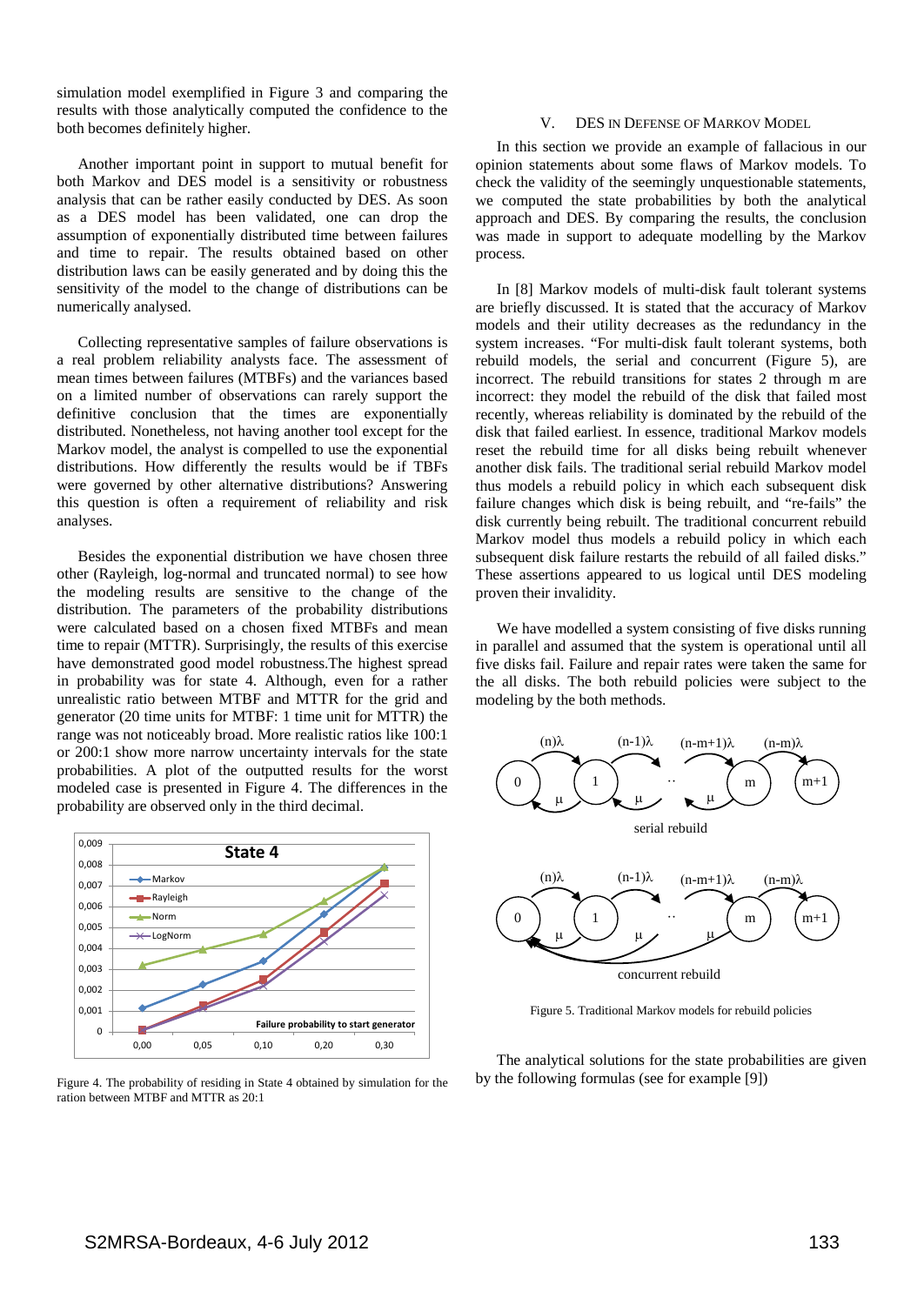$$
p_k = p_0 \prod_{i=1}^k \frac{\lambda_i}{\mu_i}, \ \ p_0 = \frac{1}{1 + \sum_{k=1}^n \prod_{i=1}^k \frac{\lambda_i}{\mu_i}} \tag{6}
$$

The logics of the DES models are very simple. [Figure 6](#page-6-4) exemplifies the one for the concurrent rebuild policy.



<span id="page-6-4"></span>Figure 6. The outlook of the DES model made in Arena for the concurrent rebuild policy

The computed probabilities (6) of being in each of the six states and the results of the simulation have demonstrated very high agreement for all states. The expectation of having conservative reliability measures has not been supported by the modelling results.

#### VI. AN EXAMPLE OF EXPLICIT ADVANTAGE OF DES

As stated in the introduction, the usually stressed major drawback of the Markov method is the explosion in the number of states as the size of the system increases. In fact, this drawback can be observed even for very simple systems like the ones depicted in Figure 5 with the only difference that each component (disk) has a distinctive failure rate. If this is the case, we have to enumerate all possible combinations of the components' failure each of which will represent a distinctive state. For a system of five components, the number of states will amount to  $2<sup>5</sup>$  with numerous transition intersections on a state diagram. Assuming on top of that different repair rates for the all components results in a non-overviewable state diagram and a very-difficult-to-solve problem.

On contrary, the complexity of the DES model does not change at all when assigning different values to MTBFs and MTTRs, which enables to conduct nuanced analyses of the system

#### VII. CONCLUSION

The continuing increase of computer power and growing functionality of software tools supporting mathematical and reliability computations change the way the analysts tackle the problems they face. Analytical reliability models have undisputable advantages over numerical computations given

they adequately count for important features of the system.<br>Numerical models, including advanced Monte-Carlo Numerical models, including advanced Monte-Carlo simulation, can in turn be easily detached from restrictive assumptions of the analytical models, which gives the analyst a greater flexibility in building adequate models. In some cases, the two modeling approaches can be used to complement and validate each other.

Our experience in applying DES models shows one more their positive feature. As they simply mimic the behavior of the systems in time, they are easily understandable by domain experts that are not experienced in abstract mathematical modeling. This way the domain experts become collaborators in model development and contribute to model validation and greater confidence to the outputted results. That is to say, a frequently existing gap between the "black boxes" of complex mathematical models and a lack of confidence to them from the practitioners' side can be bridged by employing the alternative modeling approach.

The advantageous use of the DES models compared to Markov models has been stressed in the medical domain. As stated in [\[6\],](#page-7-3) the DES model predicts the course of the HIV disease naturally, with few restrictions. This may give the model superior face validity with decision makers. Furthermore, this model automatically provides a probabilistic sensitivity analysis, which is cumbersome to perform with a Markov model. DES models allow inclusion of more variables without aggregation, which may improve model precision. The capacity of DES for additional data capture helps explain why this model consistently predicts better survival and thus greater savings than the Markov model. The DES model is better than the Markov model in isolating long-term implications of small but important differences in crucial input data.

A shortcoming of the use of DES consists in dependence on a specific simulation environment (software) in which the model is built and run. High costs of DES software and inability to run DES models in other environments, except for the one where they have been built, are the limitations against the analytical results obtained on Markov modelling.

#### **REFERENCES**

- <span id="page-6-0"></span>[1] N.J. McCornick, Reliability and risk analysis. Academic Press, 1981.
- <span id="page-6-1"></span>[2] K.S. Trivedi and D. Selvamuthu, "Markov Modelling in Reliability" in Encyclopedia of Quantitative Risk Analysis and Assessment, vol. 3, E.L. Melnick and B.S. Everitt, Eds. Wiley, 2088, pp. 1045-1049.
- <span id="page-6-2"></span>[3] I. Kozine, F. Markert, and A. Alapetite; Discrete event simulation in support to hydrogen supply reliability, Paper 159, International Conference on Hydrogen Safety ICHS-3, Ajaccio, Corsica, France; September, 17th 2009
- [4] I. Kozine, Discrete event simulation versus conventional system reliability analysis approaches, Reliability, Risk and Safety (2010), Eds. Ale, Papazoglou & Zio, Taylor & Francis Group London, ISBN 978-0- 415-60427-7.
- <span id="page-6-3"></span>[5] I. Kozine, Simulation of human performance in time-pressured scenarios, Proc. IMechE Vol.221 Part O: J. Risk and Reliability (2007) 141-151